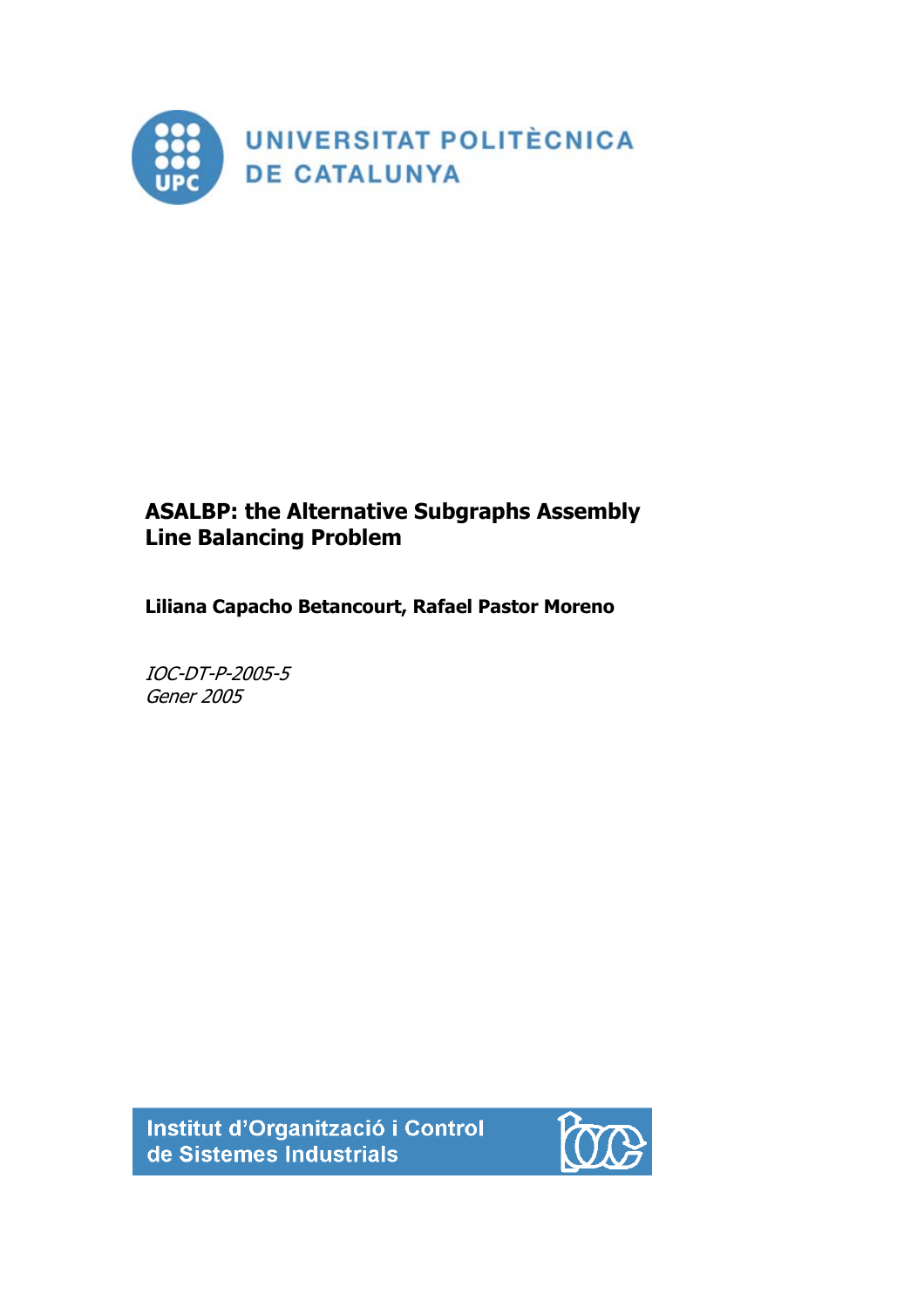## ASALBP: The Alternative Subgraphs Assembly Line Balancing Problem†

## Liliana Capacho<sup>1,2</sup> and Rafael Pastor<sup>2,∗</sup>

<sup>1</sup> *Departamento de Investigación de Operaciones y Centro de Simulación y Modelos, Universidad de Los Andes, Mérida, Venezuela* <sup>2</sup> *Instituto de Organización y Control de Sistemas Industriales, Universidad Politécnica de Cataluña, Barcelona, España*

#### **Abstract**

The classic assembly line balancing problem basically consists in assigning a set of tasks to a group of workstations while maintaining the tasks' precedence relations. Habitually, such relations are represented by a predetermined precedence graph. However, a product's assembly process may admit, for one or more of its parts, alternative precedence subgraphs. This may be due to the fact that the processing times for some tasks are dependent on their processing sequence, or because there are alternatives for such a subassembly. In general, because of the great difficulty of the problem and the impossibility of representing alternative subgraphs in a precedence graph, the system designer will decide to select, a priori, one of such alternative subgraphs, which sometimes imposes additional constraints other than technological ones. In this paper we present, characterize and formulate a new general assembly line balancing problem: the Alternative Subgraphs Assembly Line Balancing Problem (ASALBP). Its novel characteristic is that it considers the possibility of having alternative assembly subgraphs, in which the processing times and/or the precedence relations of certain tasks are dependent on the assembly subgraph selected. Therefore, solving this problem implies simultaneously selecting an assembly subgraph for each part of the assembly that allows alternatives and balancing the line (i.e., assigning the tasks to the workstations). The potentially positive effects of this on the solution of the problem are shown here in a numerical example. Finally, the mathematical programming model developed is described and the results of a brief computational experiment are presented.

*Keywords***:** assembly line balancing.

#### **1. Introduction**

 $\overline{a}$ 

Basically, the Assembly Line Balancing Problem (ALBP) consists in assigning a set of tasks (any one characterized by its processing time and a set of precedence relations) to an ordered sequence of workstations in such a way that precedence constraints are maintained and a given efficiency measure is optimized (e.g., the number of workstations).

A well-known classification of ALBPs is the one proposed by Baybars (1986), which differentiates between two classic problems: the Simple Assembly Line Balancing Problem (SALBP) and the General Assembly Line Balancing Problem (GALBP). The SALBP includes very simple (and therefore restricted) problems (see Baybars for the assumptions of the simple case). GALBPs are those problems in which one or more assumptions of the simple case are relaxed. If one reviews the literature concerning assembly line balancing problems, such as that by Baybars (1986), Ghosh and Gagnon (1989), Erel and Sarin (1998), Rekiek et al. (2002) or Becker and Scholl (2004a, 2004b), one can see that a huge amount of research exists, although most authors focus on the simple case. Nevertheless, it seems that generalized problems are becoming a widespread subject, since a significant variety of complex cases have already been examined, such as, for example, problems that consider lines with parallel workstations or parallel tasks; mixed or multi-models; multiple products; U-shaped, two-sided,

<sup>†</sup> Supported by the Spanish MCyT project DPI2004-03472, co-financed by FEDER.

<sup>∗</sup> Corresponding author: Rafael Pastor, IOC Research Institute, Av. Diagonal 647 (Edif. ETSEIB), p.11, 08028 Barcelona, Spain; Tlf. + 34 93 401 17 01; Fax. + 34 93 401 66 05; e-mail: rafael.pastor@upc.edu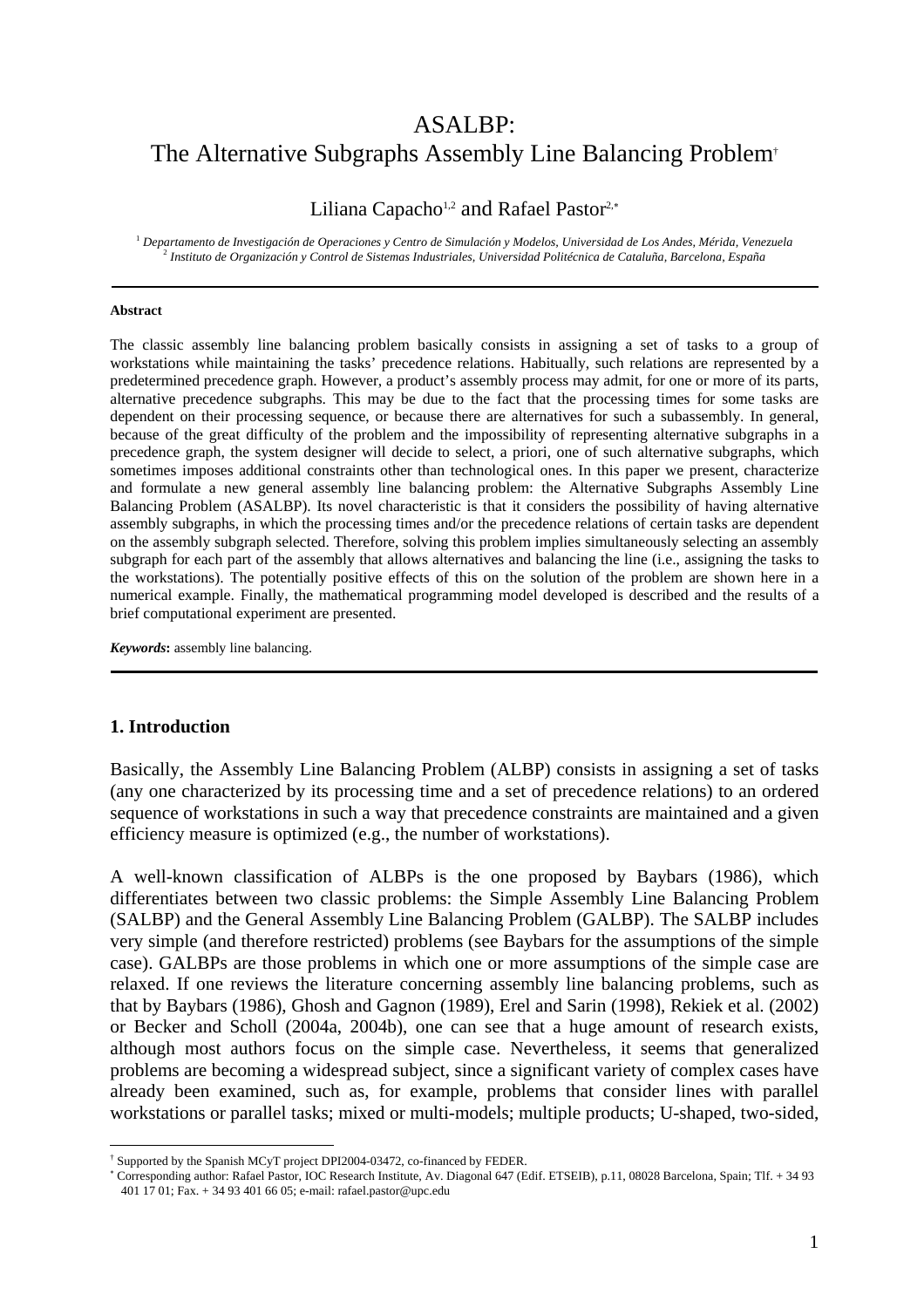buffered or parallel lines; incompatibility between tasks; stochastic processing times; or equipment selection.

Numerous algorithms have been developed to solve ALBP, most of which focus on solving SALBP. Two major groups can be outlined: exact methods, which are mainly based on linear programming, dynamic programming and branch-and-bound procedures, and heuristic and metaheuristic methods. Information concerning both types of solving procedures can be found, for example, in Baybars (1986), Talbot et al. (1986), Erel and Sarin (1998) and Becker and Scholl (2004a, 2004b).

In this paper a new GALBP is presented, referred to by the authors as the Alternative Subgraphs Assembly Line Balancing Problem (ASALBP). Generally, it is considered that there exists a predetermined precedence graph, although in reality there may be several alternative precedence subgraphs for various parts in the assembly process of a product. Subgraphs may be required when the processing times of one or more tasks are dependent on their processing sequence; normally, processing times are considered to be inherent to the tasks or, in some cases, dependent on the equipment that performs them (see, for example, Bukchin and Tzur, 2000). Alternative precedence subgraphs may also be needed when there are assembly alternatives. Nevertheless, the system designer normally selects a priori one alternative from all the possible alternatives in order to determine the precedence graph. The ASALBP considers the possibility of having alternative assembly subgraphs, in which the processing times of some tasks and/or their precedence relations are dependent on the assembly subgraph selected. Therefore, a decision problem, regarding the selection of an assembly subgraph for each part of the assembly that allows alternatives, must be solved together with the balancing problem.

In the comprehensive literature review carried out by the authors, this type of problem has not been addressed before. In Pinto et al. (1983), and according to Bukchin and Tzur (2000), the problem of selecting limited equipment, which involves processing alternatives, is considered: each alternative represents a limited equipment selection that may be added to the existing equipment in the workstation; in any case, the precedence relations between tasks are always maintained. Pinto et al. discuss a new possibility: "*In practice it is possible that a particular processing alternative can change the nature of the precedence requirements such that the requirements for the replacing task are not the same as the union for the requirement of the replaced tasks… Such special situations are not dealt with here*" (p. 823).However, as stated, this possibility is neither formalized nor developed.

The remaining paper is organized as follows: Section 2 describes and characterizes the ASALBP, providing numerical examples to illustrate its potential benefits; Section 3 presents a mathematical programming model and the results of a brief computational experiment; and finally, Section 4 provides several conclusions and ideas for further research.

#### **2. The Alternative Subgraphs Assembly Line Balancing Problem (ASALBP)**

Normally, to assemble a part of a product a unique precedence subgraph is taken into account; this notwithstanding, it may sometimes be possible to consider alternative assembly subgraphs for the same part. Consider, for example, an intermediate phase in the process of assembling a motorbike, which consists of three tasks (B, C and D): two parts of a piece, including the axle, have to be attached to the motorbike's main body. First, one of the two parts is attached to the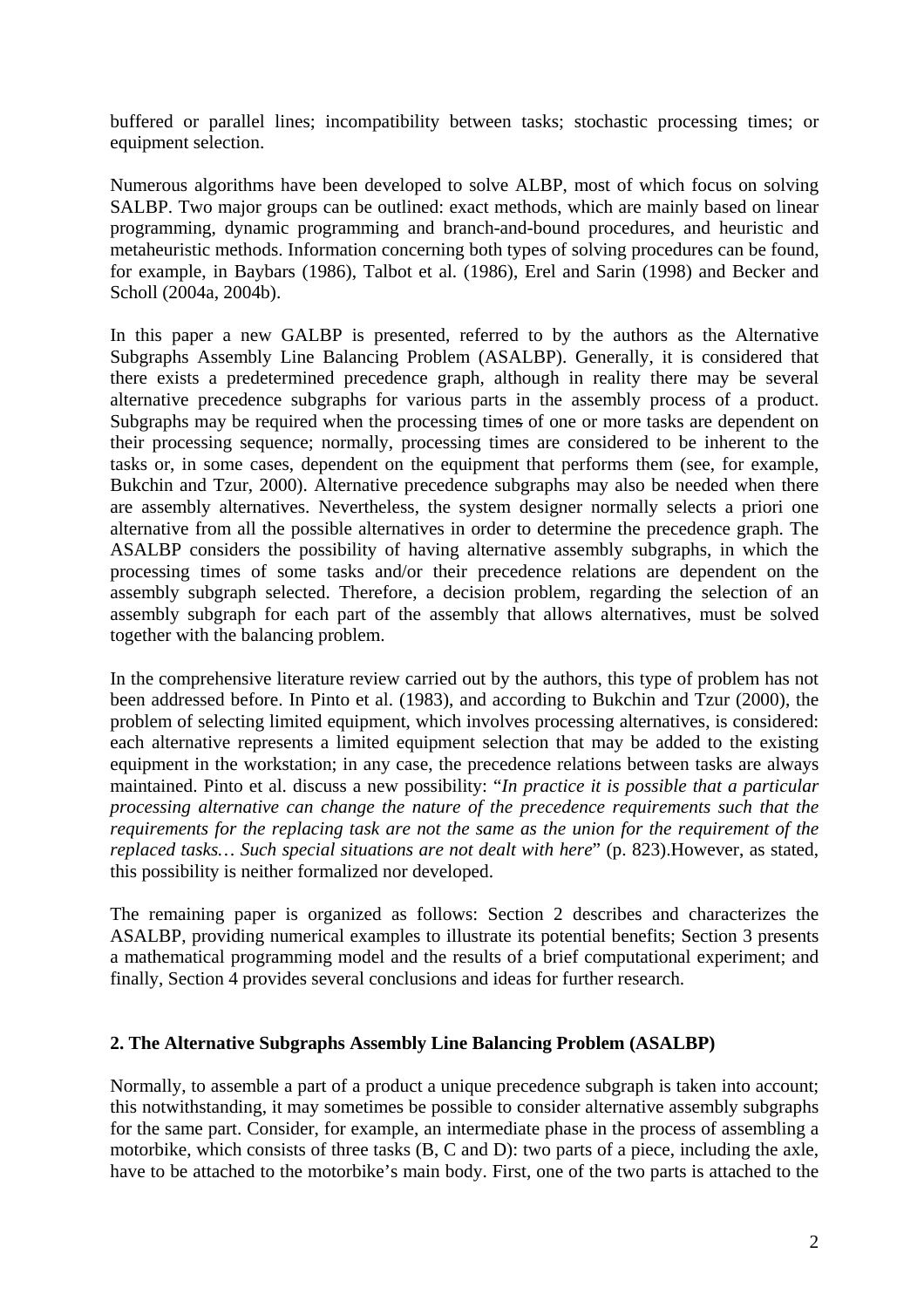axle (task B or C), then the axle is placed onto the motorbike's body (task D), and finally the second part of the piece is attached to the axle (task C or B).

The assembly process described above can be carried out in two different ways, by determining two alternative precedence subgraphs (also referred to in this paper as assembly subgraphs): S1, which consist in performing task B first, then task D and lastly task C; and S2, which consists in performing task C first, then task D, and task B at the end. Finally, consider that task durations (tasks B, C and D last 3, 6 and 15 time units respectively) are fixed and independent of the order in which the tasks are processed (see Figure 1).



Figure 1. Alternative precedence subgraphs for the intermediate phase in the assembly of the motorbike

Using the standard diagramming representation, it is not possible to depict alternative precedence subgraphs. Figure 2 illustrates a potential way of representing precedence subgraphs S1 and S2, which is referred to by the authors as the precedence S-graph. Tasks F, K, L and Z (described later) are also considered in Figure 2.



Figure 2. Precedence S-graph for the assembly process of the motorbike

As previously mentioned, task processing times are usually considered to be independent of the way in which tasks are performed. However, in some cases the processing times may depend on the sequence in which tasks are processed. Consider, for example, the final phase in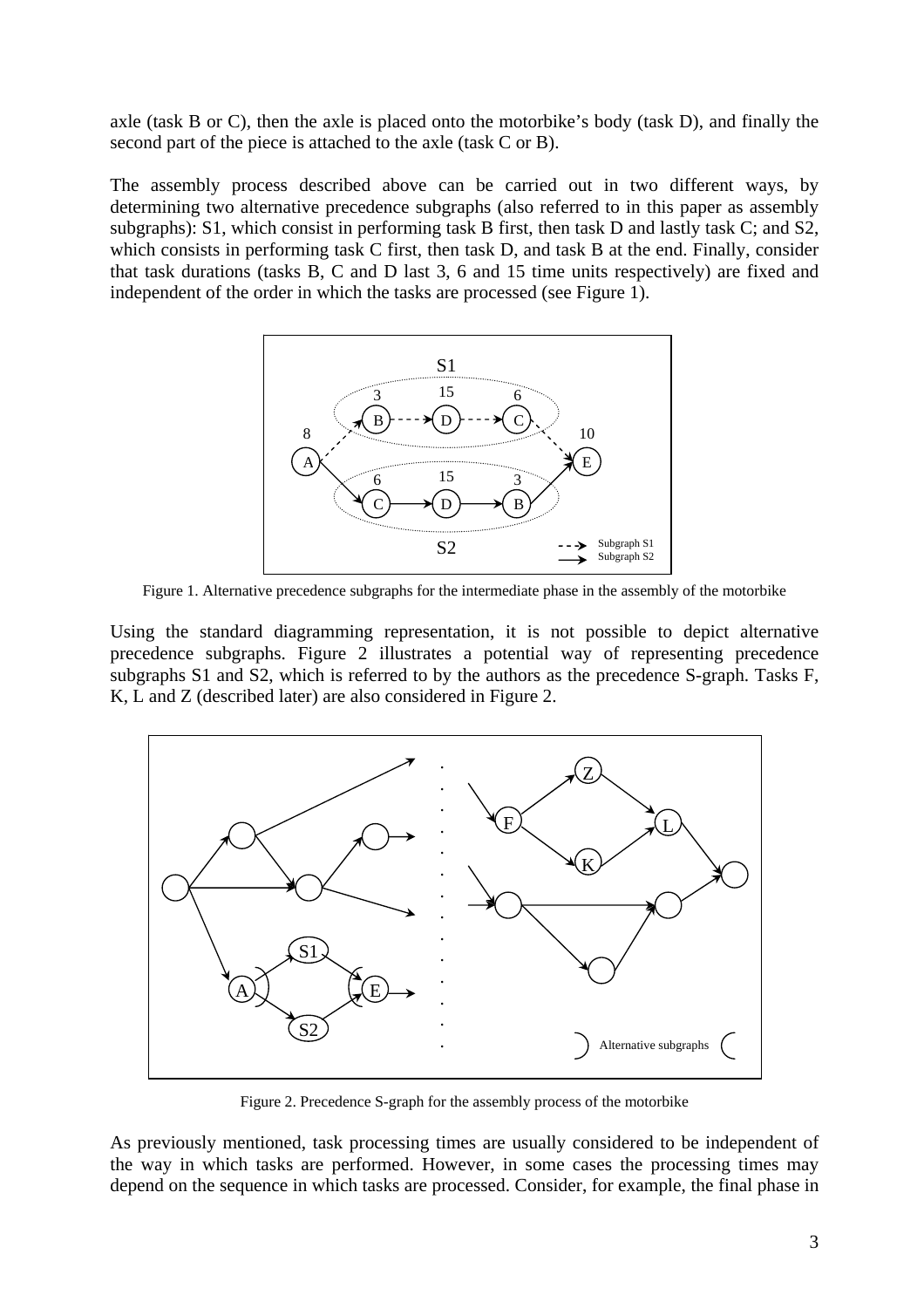the process of assembling a motorbike, which consists of three main sets of tasks: Z, which is the decoration of the motorbike's fairing (it involves several tasks, such as sticking different colour stickers and text labels onto the fairing); K, which entails attaching the fairing to the motorbike; and L, which involves making the final adjustments. Possibly, there is not any technological precedence relation between Z and K; hence, these two tasks are represented in parallel in a standard precedence graph (see the upper part of Figure 2), whereas task L is preceded by tasks Z and K. Consider also that the processing time of task Z and/or K depends on the order in which they are processed (which hinder their representation in a precedence graph). In this example, task Z is considered to last 22 time units if performed before task K and 25 time units if it is performed afterwards; task K lasts 13 time units regardless of the assembly sequence and task L lasts 7 time units (as can be seen in Figure 3).

Therefore, in this case it is also possible to consider alternative precedence subgraphs: the first, S3, which has a total processing time of 35 time units and entails the decoration of the unattached fairing first and then its assembly; and the second, S4, which has a total processing time of 38 time units and entails decorating the fairing provided it has already been attached to the motorbike (see Figure 4).



Figure 3. Alternative precedence subgraphs for the final assembly process of the motorbike



Figure 4. Precedence S-graph for the assembly process of the motorbike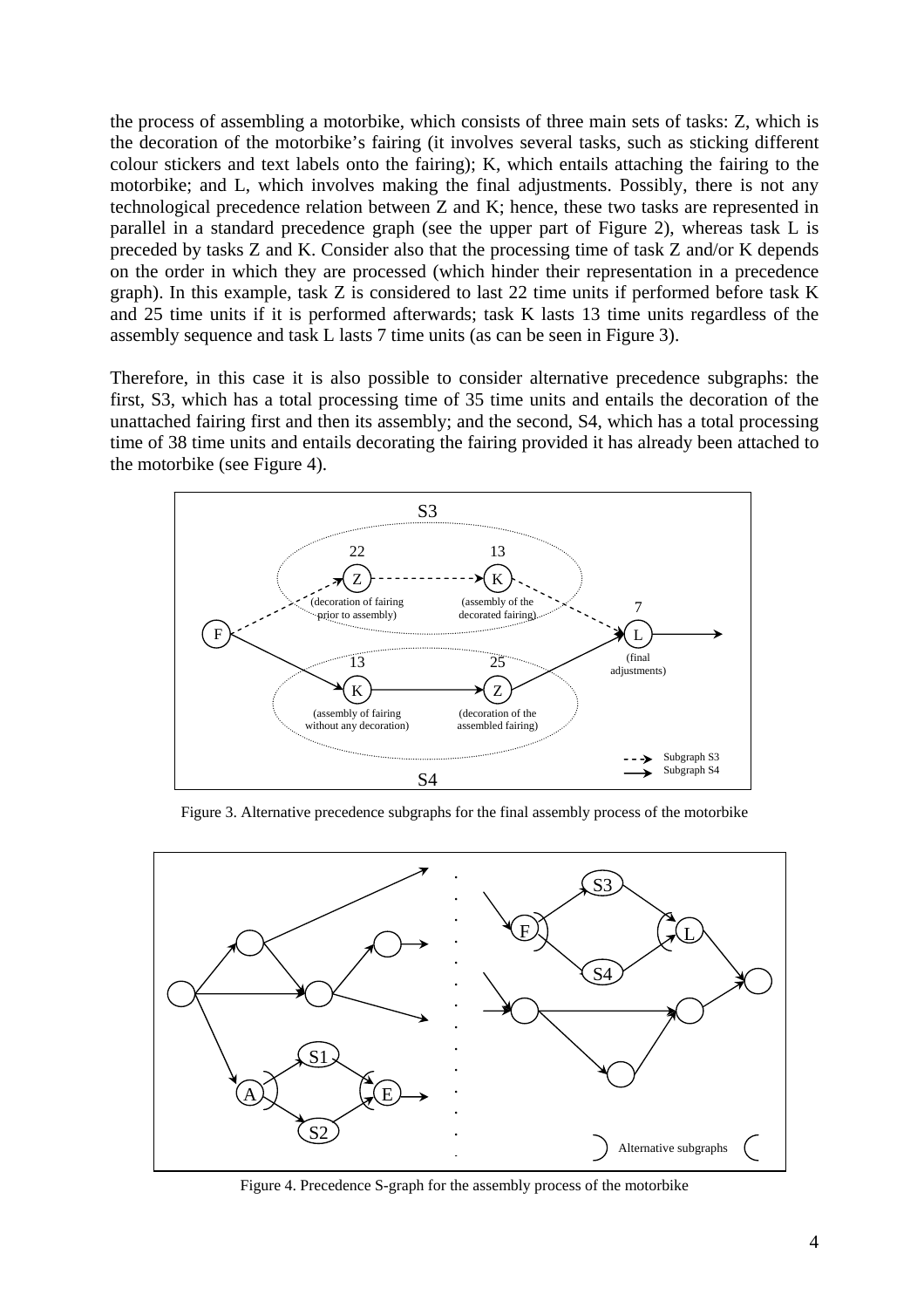Finally, it is also possible to consider situations involving the two cases previously described: alternative precedence subgraphs with task processing times that are dependent on their assembly sequence.

The Alternative Subgraphs Assembly Line Balancing Problem (ASALBP) is a general assembly line balancing problem that considers alternative assembly subgraphs for task processing. Then, apart from considering cycle time, subgraph constraints have to be taken into account to assure that tasks belonging to a particular subassembly are processed in a unique assembly subgraph. Furthermore, if one considers task processing times not to be fixed, yet all known, but dependent on the subgraph through which tasks are processed, then the total processing time may vary from one processing alternative to another. Taking into account these assumptions, two problems have to be solved simultaneously: 1) the precedence subgraphs or assembly subgraphs must be selected, which make it possible to reduce the precedence S-graph into a standard precedence graph and, in some cases, determines task processing times; and 2) the line must be balanced, which gives an assignment of tasks that optimizes a given objective.

In practice, a procedure in which there are two independent stages is used to solve a problem like the one described above. In the initial stage, the system designer either decides, a priori, all the task durations (by fixing a precedence subgraph from all the possible alternatives, which is equivalent to imposing additional precedence relations other than the existing technological ones), or selects one assembly subgraph from the possible alternatives, if there are any. Different criteria, such as the shortest total processing time, for example, may be used to select the precedence subgraph. Lambert (2004) considers selecting an optimal assembly sequence on the basis of maximum task parallelism. Senin et al. (2000) consider that an assembly plan should be ranked according to multiple objectives, including line balancing; however, in their work on assembly planning they adopt a simplified objective measure based on planning the overall execution time. Once the assembly subgraphs are selected from amongst the alternatives and a precedence graph is available, the line is balanced in a second stage. By following this two-stage procedure, it cannot be guaranteed that an optimal solution of the global problem will be obtained, because the decisions taken by the system designer restrict the problem and cause information loss, which affects the assembly line balancing.

Considering alternative precedence subgraphs (precedence S-graph) imposes a higher level of difficulty on an assembly line balancing problem, regarding the simple case (SALBP), which is NP-hard. However, as real industrial processes may involve assembly alternatives, the possibility of considering alternative subgraphs not only enables more realistic instances of ALBP to be addressed, but may also favour an assignation of tasks to workstations in order to optimize a given objective. Regarding the conventional terminology (see for example Scholl 1999), when the objective is to minimize the number of workstations for a given upper bound on the cycle time, the problem is referred to as ASALBP-1. If the objective is to minimize the cycle time given the number of workstations, the problem is called ASALBP-2.

Two examples that, on the one hand, clarify the ideas previously introduced and, on the other, illustrate the benefits of selecting the precedence subgraphs and balancing the line simultaneously, rather than independently, are presented below.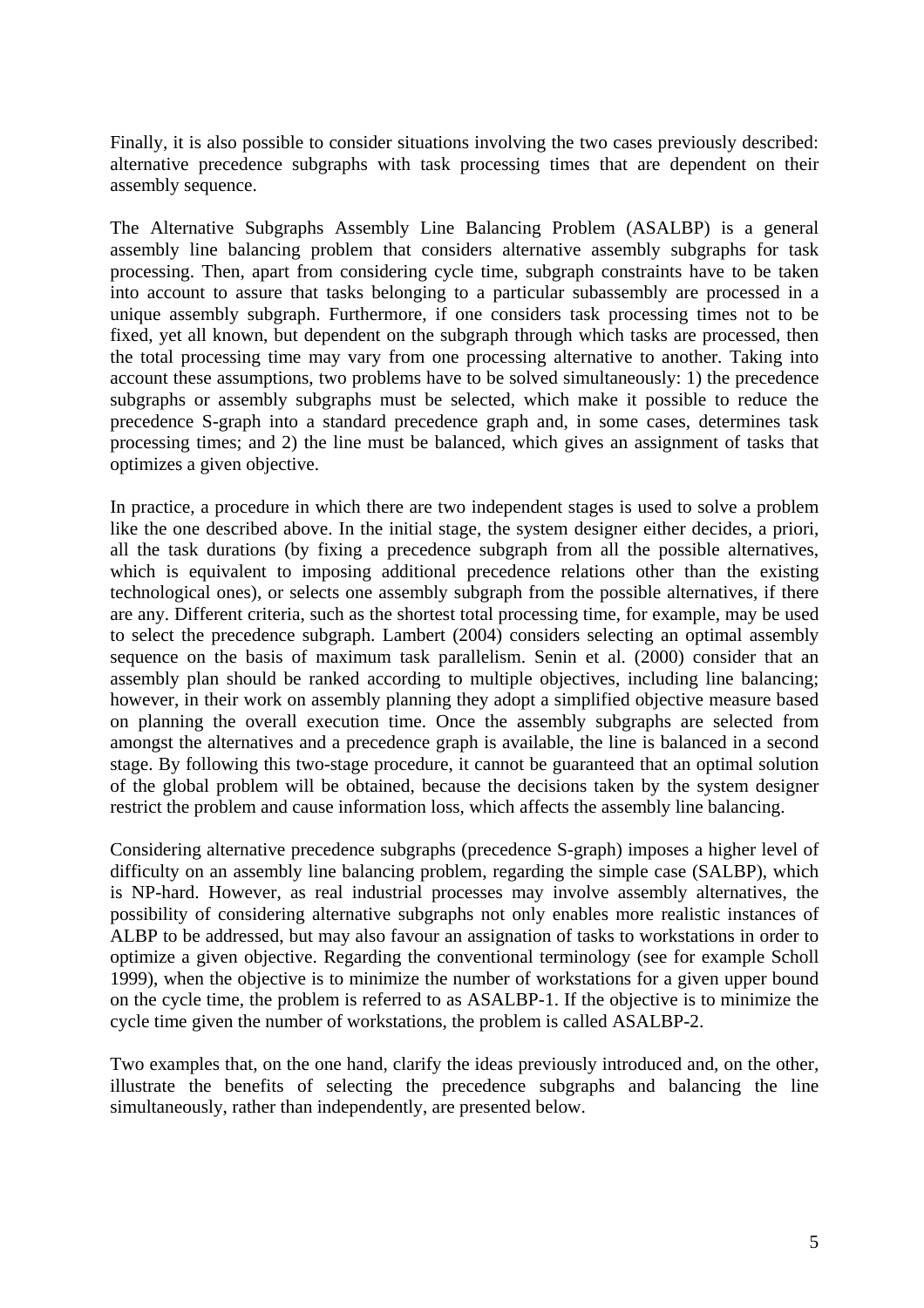## *2.1. Example 1: The Final Process of Assembling a Motorbike*

#### • *Data for Example 1*

The final process of assembling a motorbike, which involves decorating the motorbike's fairing and assembling the fairing on the motorbike (see Figure 3) is again considered. Additionally, the task of decorating the fairing (Z) has been further divided into four tasks (G, H, I and J). Table 1 shows the disaggregated tasks, and, for each subgraph, the task processing times, the tasks' predecessors and the total processing time (including task L).

|              | Task                                          | Subgraph S3     |               | Subgraph S4     |               |
|--------------|-----------------------------------------------|-----------------|---------------|-----------------|---------------|
|              |                                               | Processing time | Predecessors  | Processing time | Predecessors  |
|              | G: Decoration of fairing with yellow stickers |                 |               |                 |               |
| <sup>Z</sup> | H: Decoration of fairing with blue stickers   |                 |               |                 |               |
|              | I: Decoration of fairing with text labels     |                 |               |                 |               |
|              | J: Decoration of fairing with black stickers  |                 |               |                 |               |
| K            | Assembly of fairing                           |                 | G, H, I and J |                 |               |
|              | Final adjustment                              |                 |               |                 | G, H, I and J |
|              | Total processing time                         | 42              |               |                 |               |

|  |  | Table 1. Data for Example 1 |  |
|--|--|-----------------------------|--|
|  |  |                             |  |

Figure 5 shows, for each disaggregated subgraph (also including task L), a precedence graph. Each of these precedence graphs contains nodes for all the tasks and arcs indicating their immediate precedence relations; task processing times are represented as node weights.



Figure 5. Precedence graph of the alternative subgraphs of Example 1

As can be seen in Table 1 and Figure 5, some of the decorating tasks require longer processing times if they are performed on the attached fairing instead of on the unattached fairing. Alternative 2 therefore has a longer total processing time than Alternative 1. If this fact is taken into account, subgraph S3 would, in general, be chosen a priori over subgraph S4.

#### • *Considering an ASALBP-1 with an upper bound on a cycle time of 17*

By balancing each of the two resulting problems optimally, one for each alternative subgraph, the solutions presented in Table 2 are obtained. These results include task assignments (in addition to the workstation's load), total processing times and the number of workstations required.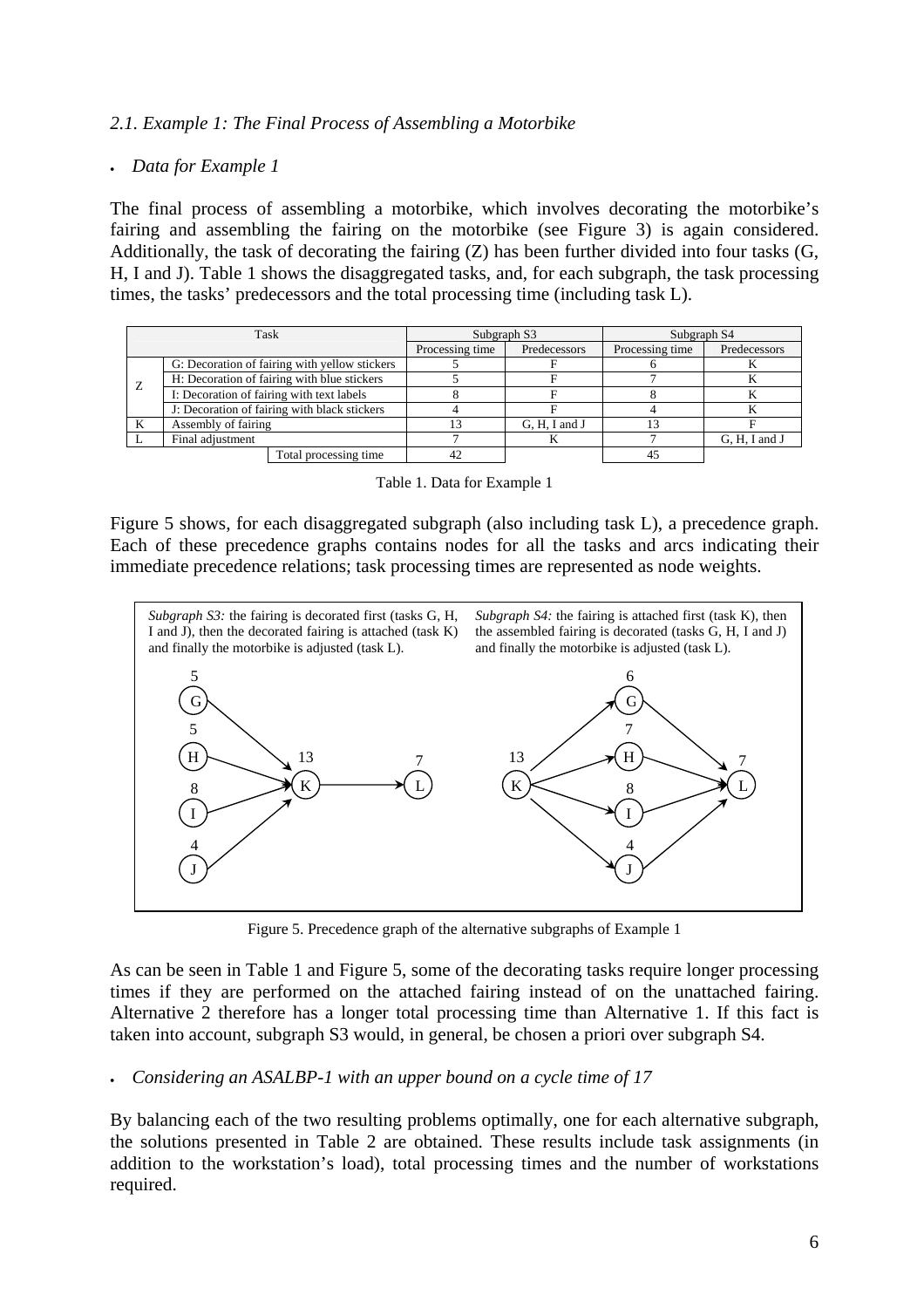| Alternative  |              | Station load (station time) | Total      | Number of |                 |          |
|--------------|--------------|-----------------------------|------------|-----------|-----------------|----------|
| subgraph     |              |                             | Ш          |           | processing time | stations |
| $\sim$<br>دد |              | H(5)                        | <b>NUP</b> | ∸         | 42              |          |
| 54           | $\Lambda, J$ |                             | 12<br>U.   |           |                 |          |

Considering both selecting the assembly subgraph and balancing the line simultaneously, subgraph S4 is the one that provides the best solution of the problem, in which three workstations are required instead of the four workstations required by subgraph S3. If S3 had been selected a priori, then a better solution would have been discarded.

#### • *Considering an ASALBP-2 with 3 workstations*

By optimally balancing the problem for each alternative subgraph and aiming to minimize the cycle time given the number of workstations, the following results are obtained:

| Alternative |               | Station load (station time) | Total | Cycle time      |  |
|-------------|---------------|-----------------------------|-------|-----------------|--|
| subgraph    |               |                             | Ш     | processing time |  |
| S3          | I(18)<br>Н.   |                             |       |                 |  |
| S4          | $\Lambda$ . J |                             | L (15 |                 |  |

Table 3. Results for ASALBP-2

As can be seen in Table 3, subgraph S4 again provides the best solution, even though it has a longer total processing time, which requires a cycle time of 17 instead of the 18 required by S3.

### *2.2. Example 2: The Intermediate Process of Assembling a Motorbike*

Consider again the intermediate process of assembling a motorbike, as previously described: the attaching of two parts of a piece, including the axle, to the motorbike's main body (see Figure 1). By optimally balancing the problem for each alternative subgraph (including tasks A and E) and aiming to minimize the number of workstations, given a cycle time upper bound that is equal to 15 time units, the following results are obtained:

| Alternative  |           | Station load (station time) | Total         | Number of       |                 |          |
|--------------|-----------|-----------------------------|---------------|-----------------|-----------------|----------|
| subgraph     |           |                             | Ш             | TV <sub>1</sub> | processing time | stations |
| υı           | A. B (11) | D (15)                      | $\degree$ (6) | E(10)           | 42              |          |
| $\sim$<br>∠د | (14)      | (15)                        | E(13)         |                 | 42              |          |

Table 4. Results for Example 2

As shown in Table 4, the possibility of having alternative assembly subgraphs may favour an assignation of tasks to workstations, even when task processing times are not dependent on the tasks' processing sequence.

#### *2.3. Conclusions*

The examples outlined show how to consider alternative precedence subgraphs (assembly subgraphs) while simultaneously balancing the line may favour the assignation that minimizes the number of workstations (ASALBP-1) or the cycle time (ASALBP-2).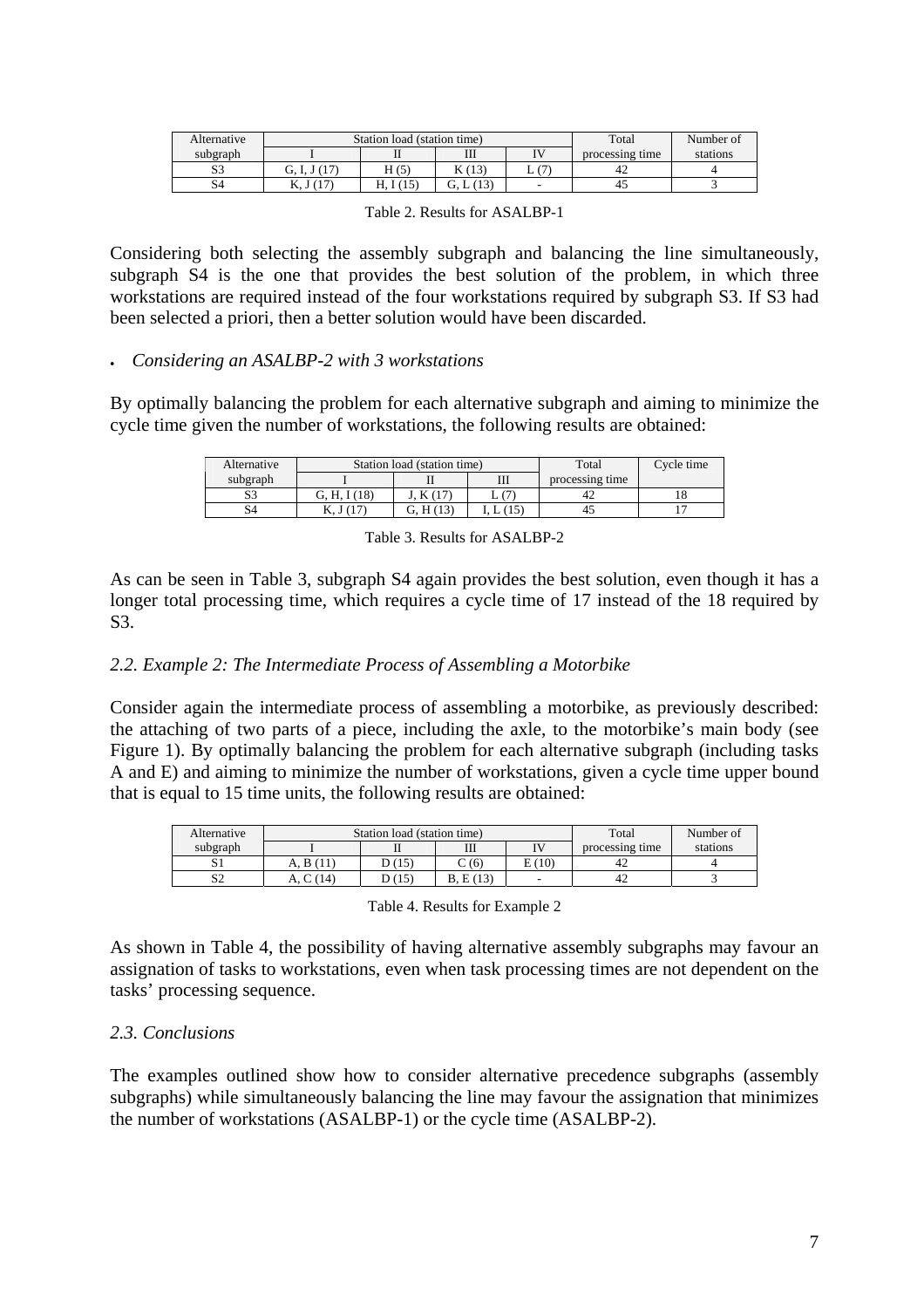## **3. Mathematical Programming Model of the ASALBP**

Consider the example of the process of assembling a motorbike introduced in Section 2 (see Figure 4). A way of solving the problem would be to keep the best solution when solving a SALBP considering each precedence graph obtained by combining the alternative subgraphs of each available subassembly contained by the S-graph. In the example, there are four precedence graphs when subgraphs S1-S3, S1-S4, S2-S3 and S2-S4 are respectively considered. However, this process becomes infeasible for an S-graph with a large number of subassemblies with alternative subgraphs.

In this way, it becomes highly relevant to consider a unique model which simultaneously decides on both the assembly subgraph and the line balancing. In order to formalize the problem previously introduced, and aiming at solving it optimally, a binary linear program (BLP) has been developed (Appendix A describes the BLP model). In theory, the BLP is capable of solving the problem satisfactorily; in practice, mixed integer linear programming is somewhat impractical for real-sized problems (as was to be expected).

A brief computational experiment was carried out to prove the above statement. The mathematical model for ASALBP-1 was implemented and several test instances were solved using the ILOG CPLEX 8.1 optimization software on a PC Pentium 4, CPU 2.80 GHz with 512 Mb of RAM. The data sets used were designed by incorporating various alternative assembly subgraphs to problem instances obtained from the homepage for assembly line balancing research (www.assembly-line-balancing.de). The computational experiment showed that optimal solutions can only be obtained and guaranteed in a reasonable amount of time for small problem instances, such as ASALBPs involving about 20 tasks and from 6 to 10 assembly routes.

#### **4. Conclusions and Future Research**

In this paper, a new general assembly line balancing problem is presented, characterized and formulated: the Alternative Subgraphs Assembly Line Balancing Problem (ASALBP). A graphical representation scheme in the form of S-graphs is proposed that enables the alternative assembly subgraphs to be represented. Furthermore, numerical examples were used to illustrate the potential benefits of solving the two problems simultaneously, selecting an assembly subgraph for each part of the precedence S-graph that admits processing alternatives, and balancing the line. Finally, in order to formalize the ASALB problem, a binary linear programming mathematical model was developed, and several test problems were used to explore the model's performance, which are only useful in optimally solving small problem instances (as was to be expected, due to the NP-hard nature of the problem).

If the model is analyzed, it can be observed that it is possible to define task-workstation assignation variables, independently of the assembly route, for those tasks that are not affected by subassemblies with alternative subgraphs (this reduces the size of the mathematical program). Future research work may be focused on analysing the efficiency of considering such a possibility within the model; however, it could be expected that, in this case also, only small or medium-sized problems could be solved optimally. Therefore, the core research work will involve designing and analyzing different heuristic and metaheuristic solution methods, to enable more realistic cases to be addressed.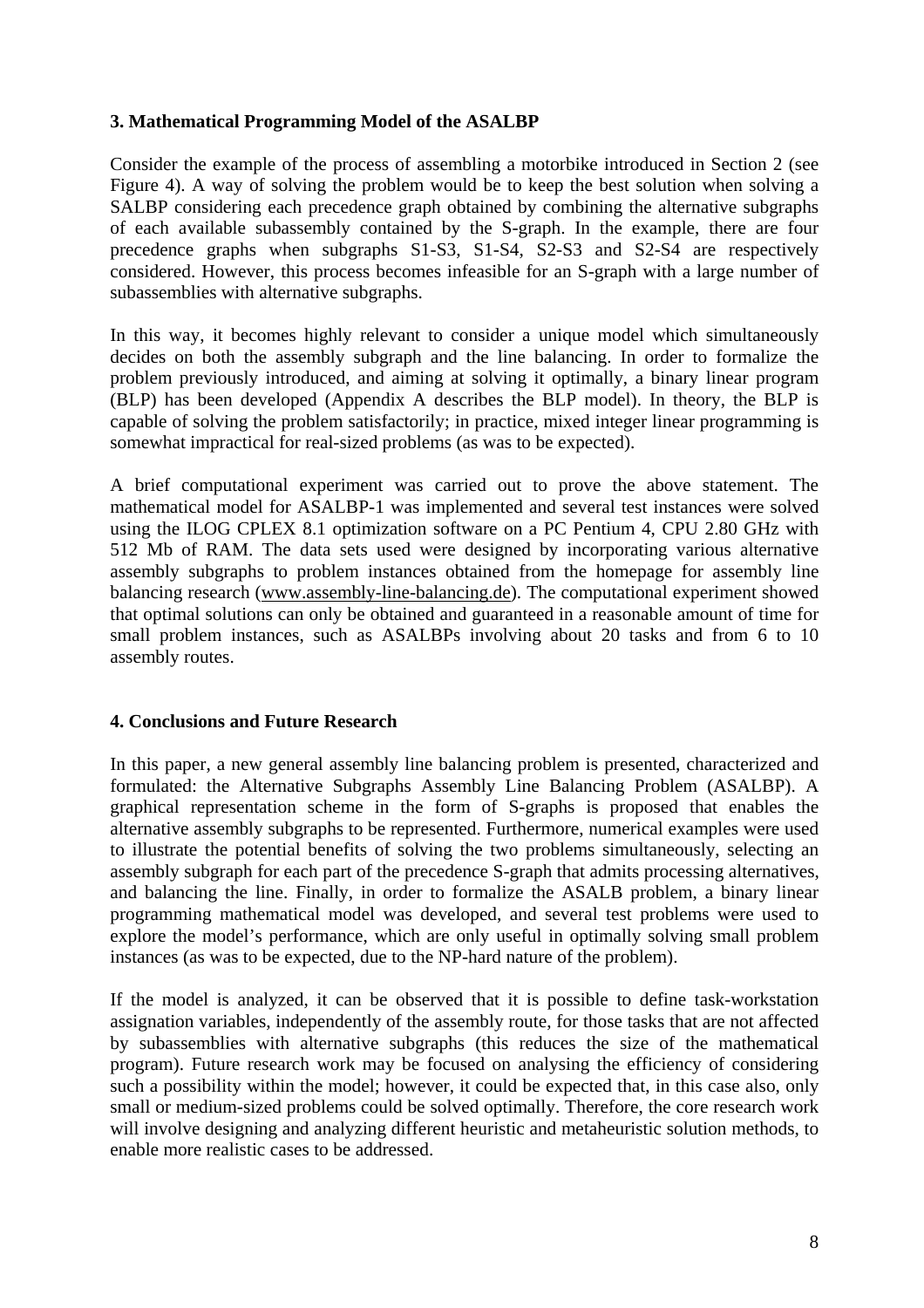#### **Acknowledgments**

The authors would like to thank Dr. Albert Corominas (a Professor at the Technical University of Catalonia) for his valuable comments, which, without a doubt, have helped to enhance this paper.

#### **References**

- Baybars, I. (1986). A survey of exact algorithms for the simple assembly line balancing problem. *Management Science*, 32, 909-932.
- Becker, C. and Scholl, A. (2004a). State-of-the-art exact and heuristic solution procedures for simple assembly line balancing. *European Journal of Operational Research* (in press, corrected proof).
- Becker, C. and Scholl, A. (2004b). A survey on problems and methods in generalized assembly line balancing. *European Journal of Operational Research* (in press, corrected proof).
- Bukchin, J. and Tzur, M. (2000). Design of flexible assembly line minimize equipment cost. *IIE Transactions*. 32, 585-598.
- Erel, E. and Sarin, S.C. (1998). A survey of the assembly line balancing procedures, *Production Planning & Control*. 9, 414-434.
- Ghosh, S. and Gagnon, R.J. (1989). A comprehensive literature review and analysis of the design, balancing and scheduling of assembly systems. *International Journal of production research*, 27, 637-670.
- Lambert, A. (2004). Generation of assembly graphs by systematic analysis of assembly structures. *European Journal of Operational Research* (in press).
- Pinto, P.A., Dannenbring, D.G. and Khumawala B.M. (1983). Assembly line balancing with processing alternatives: an application. *Management science*. 29, 817-830.
- Rekiek, B., Dolgui, A., Delchambre, A. and Bratcu, A. (2002). State of art of optimization methods for assembly line design, *Annual Reviews in Control*, 26, 163-174.
- Scholl, A. (1999). Balancing and sequencing of assembly lines. *Physica-Verlag Heidelberg*: Germany. 2nd edition.
- Senin, N., Groppetti, R. and Wallace, D. (2000). Concurrent assembly planning with genetic algorithms. *Robotics and computer integrated Manufacturing*, 16, 65-72.
- Talbot, F., Patterson, J.H. and Gehrlein, W.V. (1986). A comparative evaluation of heuristic line balancing techniques. *Management Science*, 32, 431-453.

#### **Appendix A. A Mathematical Programming Model for the ASALBP**

The problem can be modelled as a binary linear program.

ASALBP-1 consists in minimizing the number of workstations for the upper bound on a given cycle time. To facilitate the use of the terminology, in the following formulation, any precedence graph is regarded as an alternative assembly route (hereafter, a route). It may be useful to remember that a precedence graph is obtained by the combination of all the subassembly subgraphs available.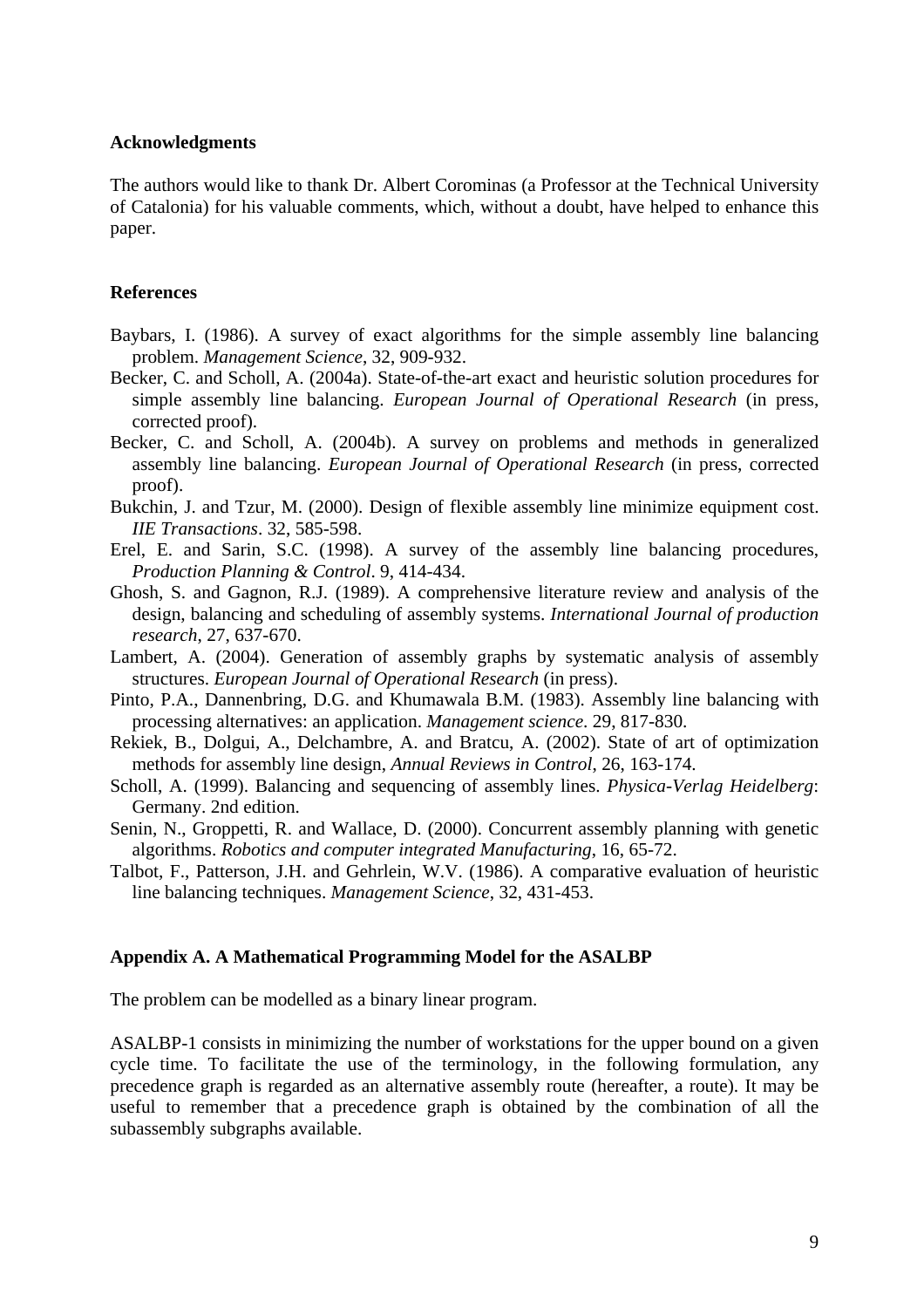- *Indices:* 
	- *i* for tasks
	- *j* for workstations
	- *r* for routes
- *Parameters:*

| n                   | number of tasks $(i = 1,,n)$                                                               |
|---------------------|--------------------------------------------------------------------------------------------|
| $m_{max}$           | upper bound on the number of workstations ( $j = 1,,m_{max}$ )                             |
| $m_{min}$           | lower bound on the number of workstations                                                  |
| nr                  | number of alternative routes $(r = 1,,nr)$                                                 |
| $t_{ir}$            | duration of task <i>i</i> when processed through route $r$ ( $i = 1,,n; r = 1,,nr$ ); in   |
|                     | some cases this value is independent of route $r(t_i)$                                     |
| $C_{max}$           | upper bound on the cycle time                                                              |
| $PD_{ir}$           | set of the immediate predecessors of task $i$ , if task $i$ is processed through route $r$ |
|                     | $(i = 1, \ldots, n; r = 1, \ldots, nr)$                                                    |
| $E_{ir}$ , $L_{ir}$ | earliest and latest station respectively that task i can be assigned to, if task i is      |
|                     | processed through route $r(i = 1,,n; r = 1,,nr)$ (see, for example, Scholl 1999)           |
|                     | for details of how to calculate $E_i$ and $L_i$ )                                          |

- *T<sub>jr</sub>* set of tasks potentially assignable to workstation *j*,  $\{i \mid j \in [E_{i_r}, L_{i_r}]\}$ , if the tasks are processed through route  $r$  ( $j = 1,...,m_{max}$ ;  $r = 1,...,nr$ )
- *Decision variables:*

 $x_{ijr} = 1$  if task *i* is assigned to workstation *j* and processed through route *r* (∀*i*, ∀*r*,

 $\forall j \in [E_{ir}, L_{ir}]$ 

 $y_j = 1$  if there is any task assigned to workstation *j* ( $j = m_{min} + 1, ..., m_{max}$ )

• *Model:*

1

1 *r*  $L_{ir}$ 

 $L_{1r}$   $L$ 

 $j = E_{1r}$   $j = E$ 

 $j$ *r*  $\cong$   $\angle$   $\sim$   $\omega$  *ijr* 

 $x_{1ir} \leq \sum x$ 

 $_{\rm min} + 1$ Minimize *mmax j j m*  $z = \sum j \cdot y$  $=\sum_{j=m_{\min}+1}^{\infty} j \cdot y_j$  [1]

$$
\sum_{r=1}^{n r} \sum_{j=E_{ir}}^{L_{ir}} x_{ijr} = 1 \qquad \qquad \forall i
$$

$$
\sum_{r=1}^{nr} \sum_{\forall i \in T_{jr}} t_{ir} \cdot x_{ijr} \le C_{\max} \qquad j = 1, ..., m_{\min} \qquad [3]
$$

$$
\sum_{r=1}^{nr} \sum_{\forall i \in T_{jr}} t_{ir} \cdot x_{ijr} \le C_{\max} \cdot y_j \qquad j = m_{\min} + 1, ..., m_{\max}
$$
 [3']

$$
\sum_{j=E_{kr}}^{L_{kr}} j \cdot x_{kjr} \leq \sum_{j=E_{ir}}^{L_{ir}} j \cdot x_{ijr} \qquad \forall r, \forall i, \forall k \in PD_{ir} \qquad [4]
$$

$$
\sum_{i=E_{1r}}^{n} x_{1jr} \leq \sum_{j=E_{ir}}^{n} x_{ijr} \qquad \forall r; \ i = 2,...,n
$$
 [5]

$$
x_{ijr} \in \{0,1\} \qquad \forall i, \forall r, \forall j \in [E_{ir}, L_{ir}]
$$

$$
y_j \in \{0, 1\} \qquad j = m_{\min} + 1, ..., m_{\max} \qquad [7]
$$